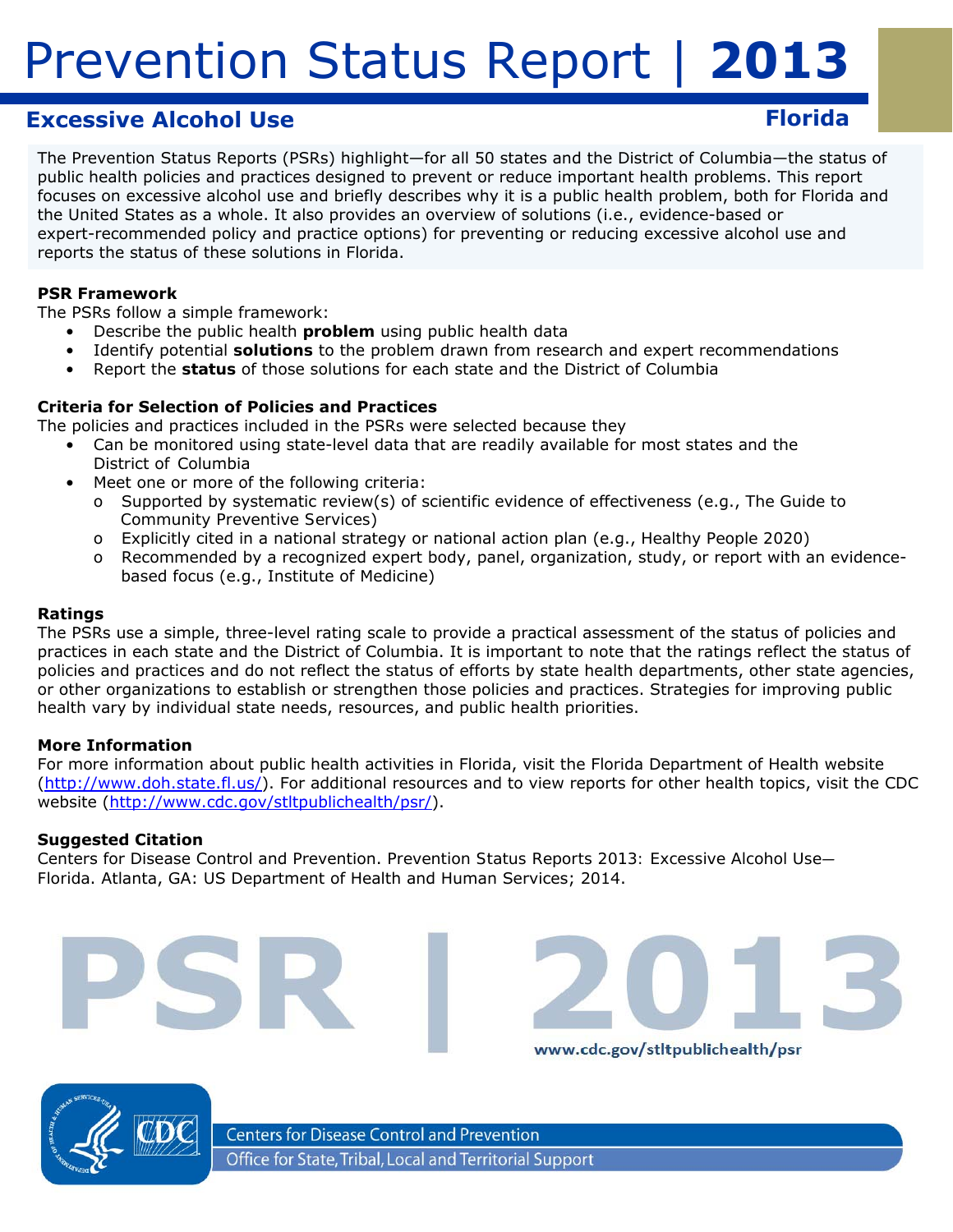# **Excessive Alcohol Use Florida Florida Florida**

## **Public Health Problem**

Excessive alcohol use is responsible for about 88,000 deaths and 2.5 million years of potential life lost in the United States each year (1). Binge drinking (five or more drinks per occasion for men or four or more drinks per occasion for women) is responsible for more than half the deaths and two-thirds of the years of potential life lost resulting from excessive alcohol use (2).

Excessive drinking results in 6,643 deaths and 187,068 years of potential life lost each year in Florida (1).

In Florida, 17.1% of adults and 19.1% of high school students reported binge drinking in 2011 (3,4).

Excessive alcohol use cost the United States \$223.5 billion, or \$1.90 per drink consumed, in 2006 as a result of lost workplace productivity, healthcare expenses, and crime (5). In Florida, excessive alcohol use cost \$13.3 billion, or \$1.53 per drink (6).



Source: Behavioral Risk Factor Surveillance System (3)



Source: Behavioral Risk Factor Surveillance System (3)



Source: Youth Risk Behavior Surveillance System (4)





### **2**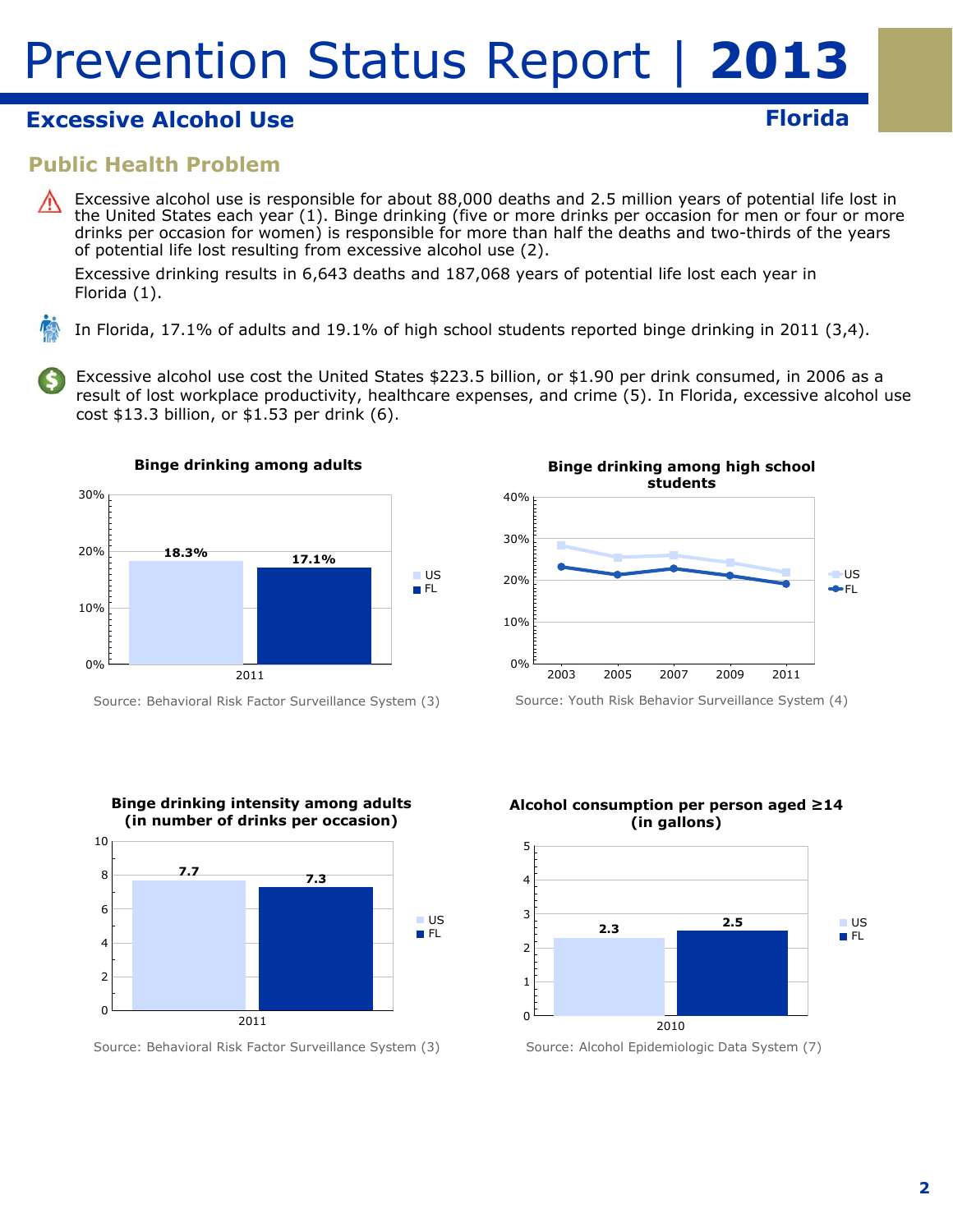# **Excessive Alcohol Use Florida Florida Florida**

# **Policy and Practice Solutions**

This report focuses on policies and practices recommended by the Community Preventive Services Task Force on the basis of scientific studies supporting their effectiveness in reducing excessive alcohol consumption and related harms (8). These policies and practices include 1) increasing alcohol excise taxes (e.g., state taxes on beer, distilled spirits, and wine); 2) having commercial host (dram shop) liability laws; and 3) regulating alcohol outlet density (8–10). Other strategies supported by scientific evidence include avoiding further privatization of retail alcohol sales and providing adults (including pregnant women) with screening and brief intervention for excessive alcohol use (11,12). For information about why certain alcohol-related indicators were selected, and for links to additional data and resources, visit the CDC website (http://www.cdc.gov/stltpublichealth/psr/alcohol/).

# **Status of Policy and Practice Solutions in Florida**

## **State beer tax**

### **As of January 1, 2012, Florida's excise tax per gallon of beer was \$0.48 (13).**

*Task Force on Community Preventive Services recommendation:*  Increase alcohol excise taxes. Studies show that a 10% increase in the price of beer would likely reduce beer consumption by approximately 5% (8).

| Red           | \$0.00-\$0.49 per gallon |
|---------------|--------------------------|
| <b>Yellow</b> | \$0.50-\$0.99 per gallon |
| Green         | $\geq$ \$1.00 per gallon |
|               | Rating State beer tax    |

## **State distilled spirits tax**

#### **As of January 1, 2012, Florida's excise tax per gallon of distilled spirits was \$6.50 (14).**

*Task Force on Community Preventive Services recommendation:*  Increase alcohol excise taxes. Studies show that a 10% increase in the price of distilled spirits would likely reduce distilled spirits consumption by approximately 8% (8).

|  |       | Rating State distilled spirits tax |
|--|-------|------------------------------------|
|  | Green | $\ge$ \$8.00 per gallon            |
|  |       | Yellow   \$4.00-\$7.99 per gallon  |
|  | Red   | \$0.00-\$3.99 per gallon           |

**Rating State wine tax Green ≥\$2.00 per gallon**   $Yellow$   $|$1.00-$1.99$  per gallon  $Red$  \$0.00-\$0.99 per gallon

## **State wine tax**

### **As of January 1, 2012, Florida's excise tax per gallon of wine was \$2.25 (15).**

*Task Force on Community Preventive Services recommendation*: Increase alcohol excise taxes. Studies show that a 10% increase in the price of wine would likely reduce wine consumption by approximately 6% (8).

## **Commercial host (dram shop) liability laws**

### **As of January 1, 2011, Florida had commercial host liability with major limitations (16,17).**

*Task Force on Community Preventive Services recommendation*: Presence of commercial host (dram shop) liability for sale or service to either underage patrons or intoxicated adults. Evidence shows these laws are associated with a reduction in alcohol-related harms, including a median 6.4% reduction in deaths from motor vehicle crashes (9).

| Rating | <b>State had</b>                                           |
|--------|------------------------------------------------------------|
| Green  | Commercial host liability with no<br>major limitations     |
| Yellow | <b>Commercial host liability</b><br>with major limitations |
| Dad    | No commercial host liability                               |

|         | Rating State distilled spirits tax |
|---------|------------------------------------|
| l Green | $\ge$ \$8.00 per gallon            |
|         | Yellow \$4.00-\$7.99 per gallon    |
| Red     | \$0.00-\$3.99 per gallon           |
|         |                                    |

|  | Rating        | <b>State had</b>                                           |
|--|---------------|------------------------------------------------------------|
|  | Green         | Commercial host liability with no<br>major limitations     |
|  | <b>Yellow</b> | <b>Commercial host liability</b><br>with major limitations |
|  | Red           | No commercial host liability                               |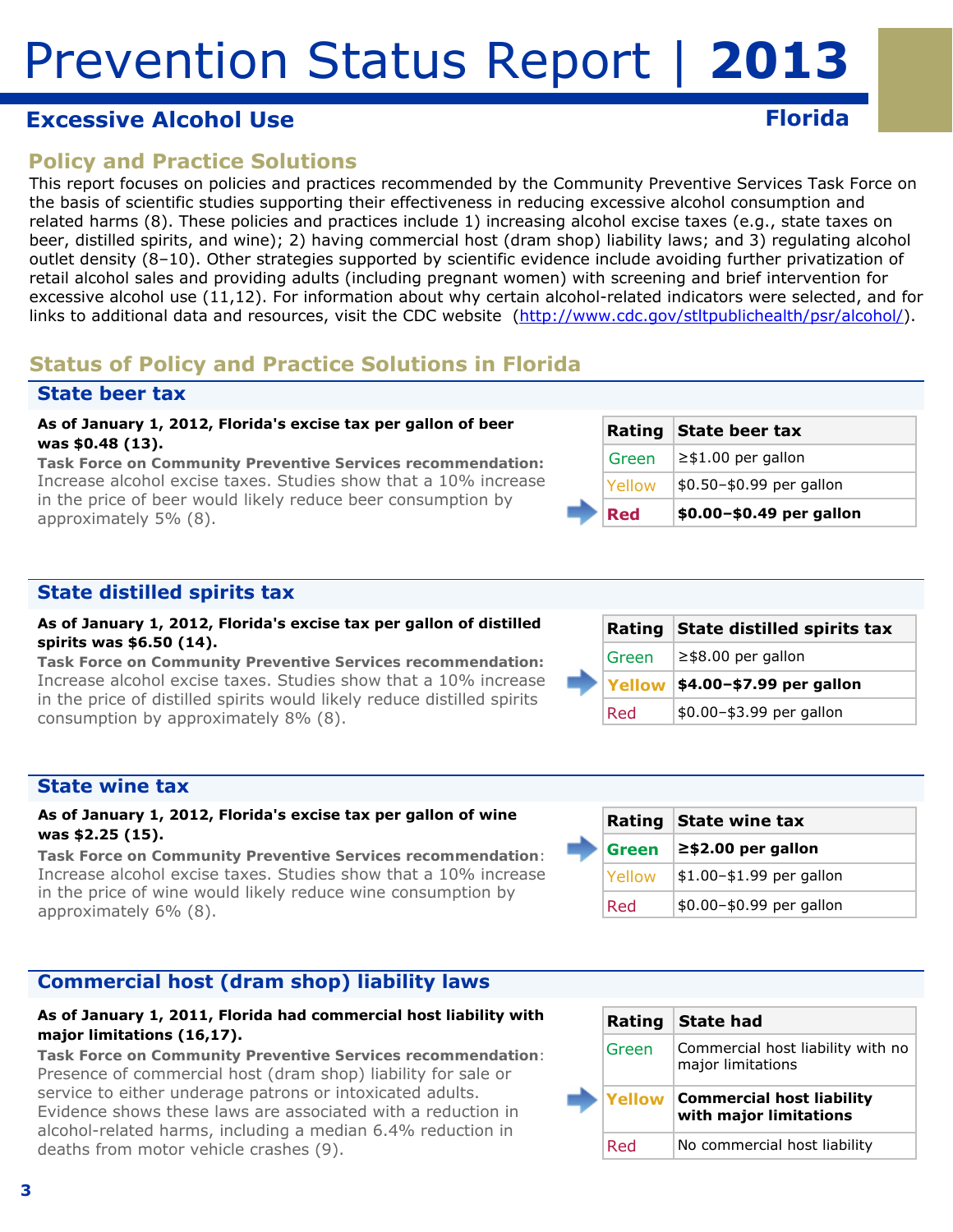# **Excessive Alcohol Use**

## **Local authority to regulate alcohol outlet density**

### **As of January 1, 2012, Florida had exclusive state alcohol retail licensing but with local zoning authority (18).**

*Task Force on Community Preventive Services recommendation*: Use regulatory authority (e.g., through licensing and zoning) to limit alcohol outlet density. Evidence shows greater alcohol outlet density is associated with excessive drinking and related harms, including injuries and violence (10). Local control allows communities to better address density problems (18).

|  |        | Rating State had                                                                                      |
|--|--------|-------------------------------------------------------------------------------------------------------|
|  | Green  | Exclusive local or joint<br>state/local alcohol retail<br>licensing                                   |
|  | Yellow | Exclusive state alcohol retail<br>licensing with local zoning<br>authority or other mixed<br>policies |
|  | Red    | Exclusive state alcohol retail<br>licensing                                                           |

## **Simplified Rating System**

A more detailed explanation of the rating system for excessive alcohol use is available at http://www.cdc.gov/stltpublichealth/psr/alcohol/.

#### **Green**

The policy or practice is established in accordance with supporting evidence and/or expert recommendations. Higher tax levels are rated green.

#### **Yellow**

The policy or practice is established in partial accordance with supporting evidence and/or expert recommendations. Intermediate tax levels are rated yellow.

#### **Red**

The policy or practice is either absent or not established in accordance with supporting evidence and/or expert recommendations. Lower tax levels are rated red.

# **Indicator Definitions**

**State beer tax:** The excise tax rate, in dollars per gallon, imposed by the state on beer containing 5% alcohol by volume. State beer excise tax does not include any additional taxes, such as those based on price rather than volume (e.g., ad valorem or sales taxes) that states may have implemented at the wholesale or retail level. State beer taxes ranged from \$0.02 to \$1.07 across states for which excise tax data were available.

**State distilled spirits tax:** The excise tax rate, in dollars per gallon, imposed by the state on distilled spirits containing 40% alcohol by volume. State distilled spirits excise tax does not include any additional taxes, such as those based on price rather than volume (e.g., ad valorem or sales taxes) that states may have implemented at the wholesale or retail level. State distilled spirits taxes ranged from \$1.50 to \$14.25 across states for which excise tax data were available. For states with different tax rates for distilled spirits sold off-sale (e.g., at liquor stores) and on-sale (e.g., at restaurants), the off-sale tax rate has been reported.

**State wine tax:** The excise tax rate, in dollars per gallon, imposed by the state on wine containing 12% alcohol by volume. State wine excise tax does not include any additional taxes, such as those based on price rather than volume (e.g., ad valorem or sales taxes) that states may have implemented at the wholesale or retail level. State wine taxes ranged from \$0.11 to \$2.50 across states for which excise tax data were available.

**Commercial host (dram shop) liability laws:** Laws that hold alcohol retailers liable for alcohol-attributable harms (e.g., injuries or deaths resulting from alcohol-related motor vehicle crashes) caused by patrons who were illegally sold or served alcohol because they were either intoxicated or under the minimum legal drinking age of 21 years at the time of sale or service. State commercial host liability laws are considered to have major limitations if they 1) cover underage patrons or intoxicated adults but not both, 2) require increased evidence for finding liability, 3) set limitations on damage awards, or 4) set restrictions on who may be sued.

 in its geographic area. **Local authority to regulate alcohol outlet density:** The extent to which a local government can implement zoning (land use) or licensing controls over the number of alcohol retailers (e.g., bars, restaurants, liquor stores)